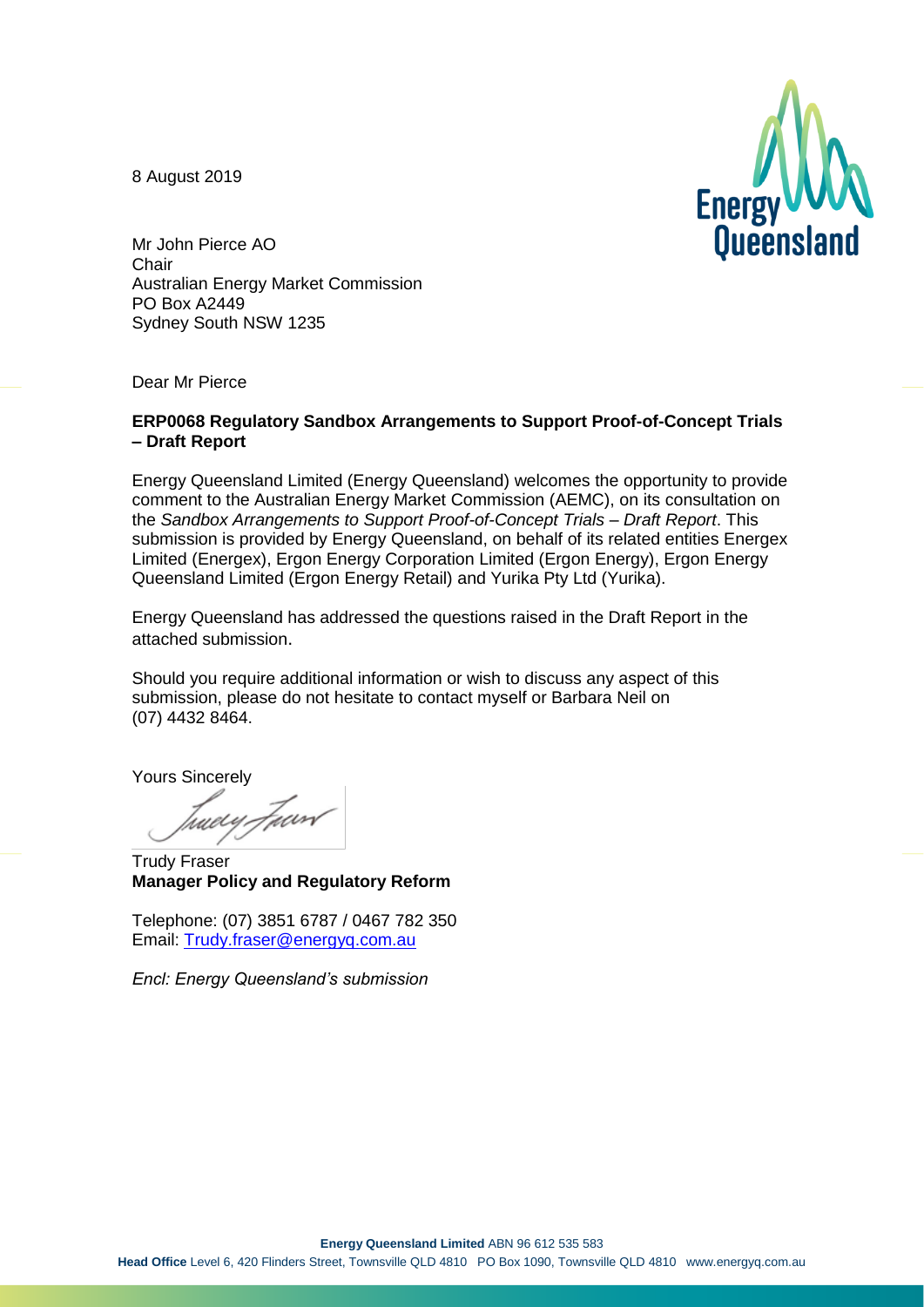# **Energy Queensland Submission on the Regulatory Sandbox Arrangements to Support Proof-of-Concept Trials**

# **Draft Report**

**Energy Queensland Limited** 8 August 2019

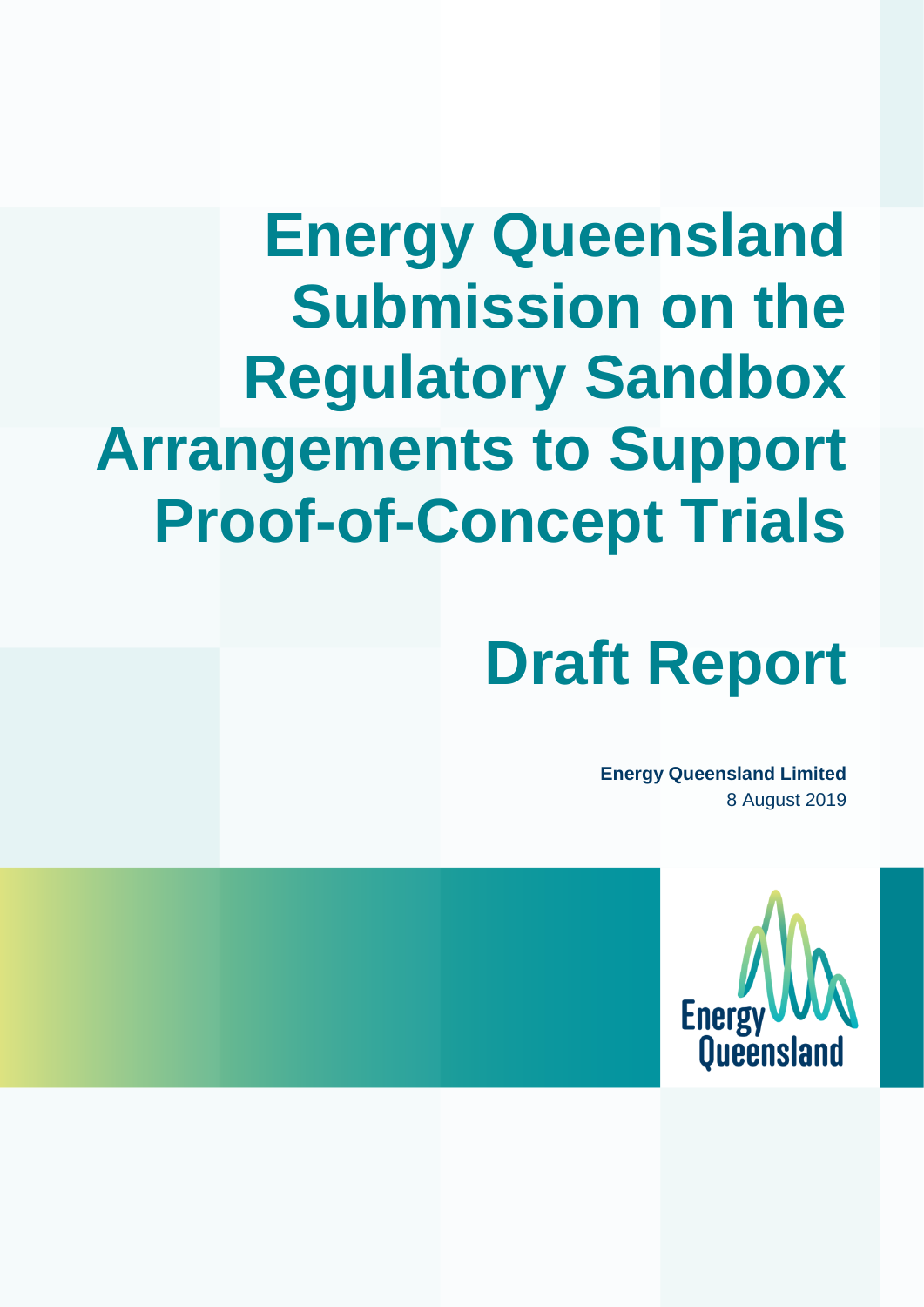#### **About Energy Queensland**

Energy Queensland Limited (Energy Queensland) is a Queensland Government Owned Corporation that operates a group of businesses providing energy services across Queensland, including:

- Distribution Network Service Providers, Energex Limited (Energex) and Ergon Energy Corporation Limited (Ergon Energy);
- a regional service delivery retailer, Ergon Energy Queensland Pty Ltd (Ergon Energy Retail); and
- affiliated contestable business, Yurika Pty Ltd (Yurika), which includes Metering Dynamics Pty Ltd (Metering Dynamics).

Energy Queensland's purpose is to "safely deliver secure, affordable and sustainable energy solutions with our communities and customers" and is focussed on working across its portfolio of activities to deliver customers lower, more predictable power bills while maintaining a safe and reliable supply and a great customer experience.

Our distribution businesses, Energex and Ergon Energy, cover 1.7 million km<sup>2</sup> and supply 37,208 GWh of energy to 2.1 million homes and businesses. Ergon Energy Retail sells electricity to 740,000 customers.

The Energy Queensland Group also includes Yurika, an energy services business creating innovative solutions to deliver customers greater choice and control over their energy needs and access to new solutions and technologies. Metering Dynamics, which is a part of Yurika, is a registered Metering Coordinator, Metering Provider, Metering Data Provider and Embedded Network Manager. Yurika is a key pillar to ensuring that Energy Queensland is able to meet and adapt to changes and developments in the rapidly evolving energy market.

#### **Contact details**

Energy Queensland Limited Trudy Fraser Phone: +61 (7) 3851 6787 Email: trudy.fraser@energyq.com.au

PO Box 1090, Townsville QLD 4810 Level 6, 420 Flinders Street, Townsville QLD 4810 www.energyq.com.au

Energy Queensland Limited ABN 96 612 535 583

© Energy Queensland Limited 2016

This work is copyright. Material contained in this document may be reproduced for personal, in-house or non-commercial use, without formal permission or charge, provided there is due acknowledgement of Energy **Queensland** 

Limited as the source. Requests and enquiries concerning reproduction and rights for a purpose other than personal, in-house or non-commercial use, should be addressed to the General Manager Customer Strategy and Engagement, Energy Queensland, PO Box 1090, Townsville QLD 4810.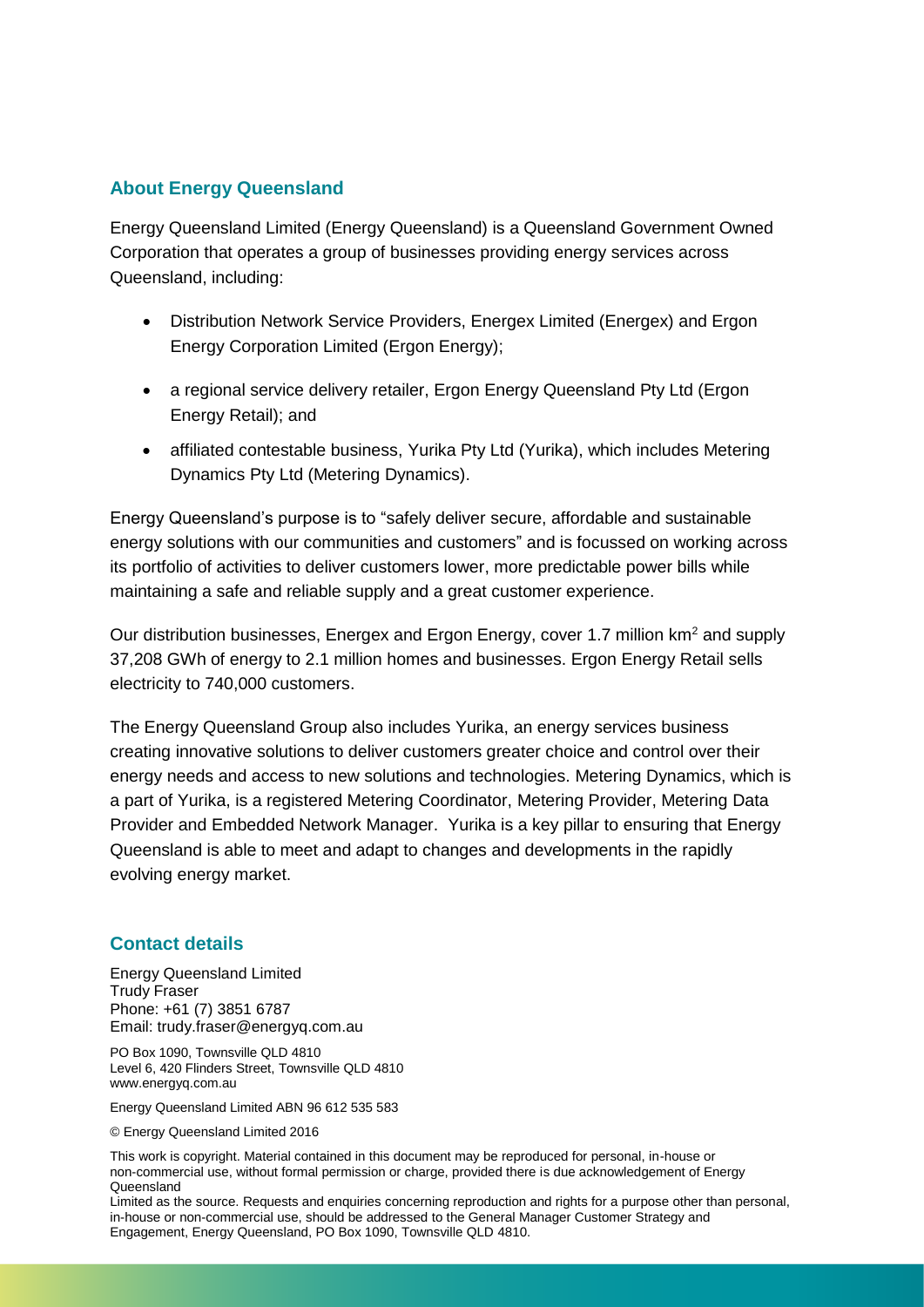### **1 Introduction**

Energy Queensland Limited (Energy Queensland) welcomes the opportunity to provide comment to the Australian Energy Market Commission (AEMC) on its Regulatory Sandbox Arrangements to Support Proof-of-Concept Trials – Draft Report (Draft Report). This submission is provided by Energy Queensland, on behalf of its related entities Energex Limited (Energex), Ergon Energy Corporation Limited (Ergon Energy), Ergon Energy Queensland Limited (Ergon Energy Retail) and Yurika Pty Ltd (Yurika).

Energy Queensland broadly supports the framework proposed for regulatory sandbox trials. In particular, we agree that the innovative trials will provide favourable outcomes for customers, and as such, consumer protections should be preserved throughout the trial process and given due consideration in assessing any waiver or trial rule change applications. Furthermore, we suggest that intellectual property rights also be protected throughout any regulatory sandbox trial.

Energy Queensland notes that the existing regulatory framework is multi-faceted with an intricate mix of national and jurisdictional regulations, and that the intention of the innovative inquiry service is to assist in navigating the national regulations and refer a proponent to alternative market bodies where applicable. Moreover, the inquiry service is not be treated as a substitute for independent legal advice.

Energy Queensland has provided responses to the questions raised in the Draft Report in the following section and is available to discuss this submission or provide further detail regarding the issues raised, should the AEMC require.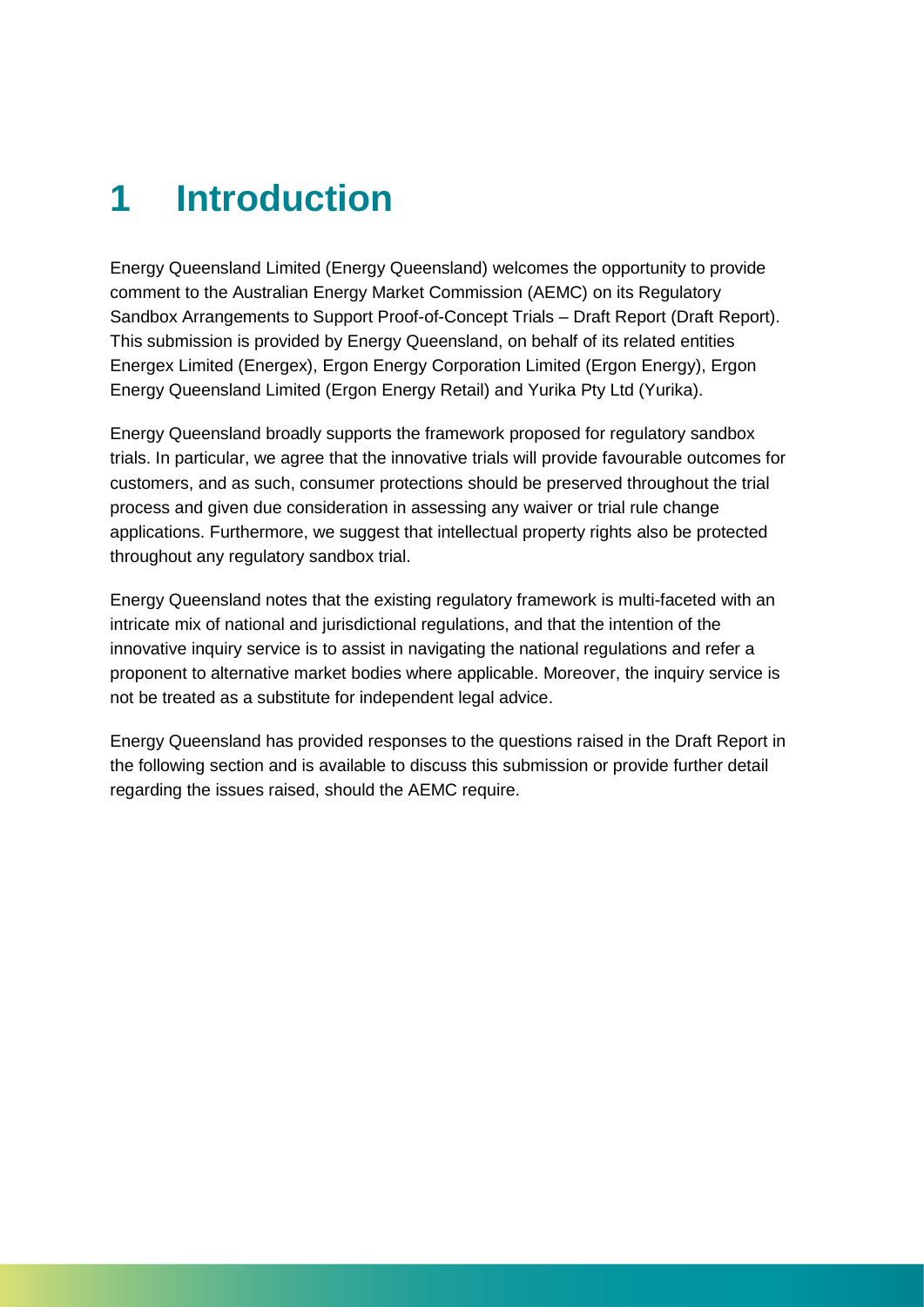### **2 Table of detailed comments**

| <b>Consultation Paper Feedback Question</b>                                                                                                                | <b>Energy Queensland Comment</b>                                                                                                                                                                                                                                                                                                                                                                                                                                                                                                                                                                               |  |  |  |
|------------------------------------------------------------------------------------------------------------------------------------------------------------|----------------------------------------------------------------------------------------------------------------------------------------------------------------------------------------------------------------------------------------------------------------------------------------------------------------------------------------------------------------------------------------------------------------------------------------------------------------------------------------------------------------------------------------------------------------------------------------------------------------|--|--|--|
| <b>Issue 1: Innovation Inquiry Service</b>                                                                                                                 |                                                                                                                                                                                                                                                                                                                                                                                                                                                                                                                                                                                                                |  |  |  |
| Will the proposed design of the innovation inquiry service<br>improve the level of guidance available to proof-of-concept<br>trial proponents?             | Energy Queensland agrees that this will improve the level of guidance available, provided the<br>appropriate level of review is provided by the Australian Energy Regulator (AER) and referred to other<br>market bodies where applicable.                                                                                                                                                                                                                                                                                                                                                                     |  |  |  |
|                                                                                                                                                            | It is noted that a response from the AER is not binding and therefore should not be taken as an<br>endorsement of the proposed trial and used to force companies to participate. For example, a peer-<br>to-peer trading arrangement which the AER has assessed as able to progress under the current<br>arrangements should not compel DSNPs or retailers to participate without their prior approval.<br>Therefore, we suggest that proposed trials should be reasonably formed prior to inquiry, potentially<br>supported by letters of agreement from core participants, and funding arrangements secured. |  |  |  |
|                                                                                                                                                            | While we agree that it may not be appropriate for the AER to charge a fee as this could reflect a paid<br>service upon which one would rely, some form of deterrent should be implemented to minimise<br>frivolous requests and an unnecessary burden being placed upon AER resources. As suggested<br>above, well developed proposals, funding arrangements and agreement from core participants could<br>represent minimum requirements for employing this service.                                                                                                                                          |  |  |  |
| <b>Issue 2: AER Sandbox Waivers Scope of Power</b>                                                                                                         |                                                                                                                                                                                                                                                                                                                                                                                                                                                                                                                                                                                                                |  |  |  |
| Do you agree with the proposed extension of the<br>a)<br>powers of the AER to grant regulatory relief to<br>innovative trials facing a regulatory barrier? | Energy Queensland supports the proposed extension of powers of the AER to approve waivers for<br>innovative trials. However, we suggest that each trial that requests a waiver should have an<br>accompanying documented exit process such that at completion of the trial it is clear how the trial will<br>be disbanded or revert to normal operation under the existing rules. This is particularly important for<br>any trial that installs equipment in a customer's premise. Furthermore, the waiver should ensure that<br>consumer protections are maintained throughout the trial.                     |  |  |  |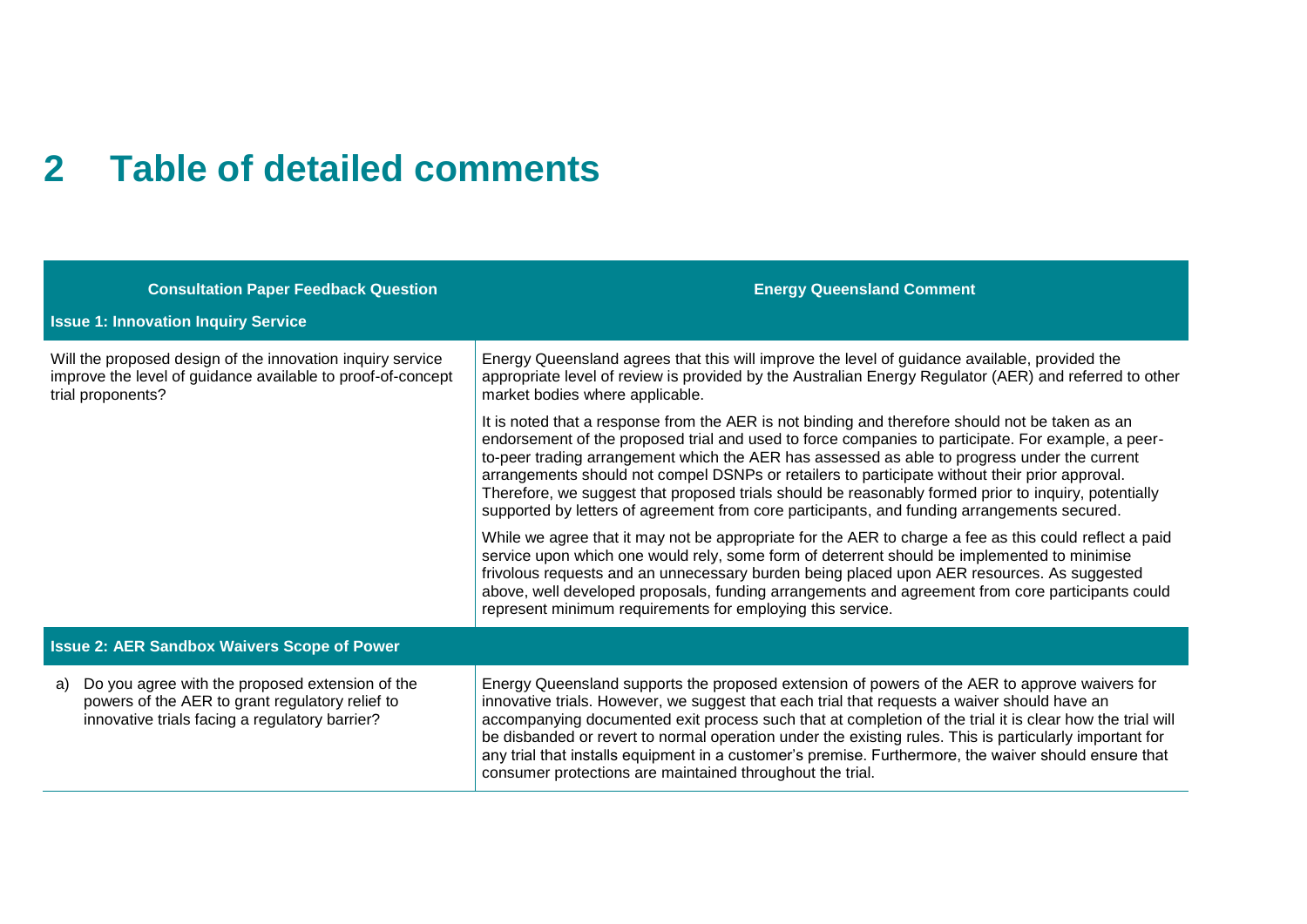|    | We suggest that waivers should also be supported by minimum disclosure of knowledge<br>requirements to ensure that information gained from the trial is shared across the industry, while also<br>acknowledging and protecting intellectual property rights. |                                                                                                                                                                                                                                                                                                                                                                                                                                                                                                                                                                  |
|----|--------------------------------------------------------------------------------------------------------------------------------------------------------------------------------------------------------------------------------------------------------------|------------------------------------------------------------------------------------------------------------------------------------------------------------------------------------------------------------------------------------------------------------------------------------------------------------------------------------------------------------------------------------------------------------------------------------------------------------------------------------------------------------------------------------------------------------------|
|    |                                                                                                                                                                                                                                                              | Energy Queensland seeks clarity regarding the proposed waiver requirement of the trial being truly<br>innovative, and how the AER will assess this requirement. Energy Queensland suggests that similar<br>criteria to that being used to assess Demand Management Innovation Allowance submissions could<br>be considered.                                                                                                                                                                                                                                      |
| b) | Do you agree the waiver power should encompass the<br>National Gas Rules? Why or why not?                                                                                                                                                                    | Energy Queensland supports any opportunity that enables development of better regulation and<br>agrees this should be adopted across the industry.                                                                                                                                                                                                                                                                                                                                                                                                               |
|    | <b>Issue 3: Regulatory Waivers Implementation</b>                                                                                                                                                                                                            |                                                                                                                                                                                                                                                                                                                                                                                                                                                                                                                                                                  |
| a) | Should there be a time-limit on the waiver application<br>process, if so, what time-frame would be appropriate?                                                                                                                                              | Energy Queensland suggests that the waiver application process should be time-limited and<br>commensurate to an expedited rule change process as a maximum.                                                                                                                                                                                                                                                                                                                                                                                                      |
| b) | Should the AER be able to extend regulatory waivers to<br>allow successful trials to become fully compliant with<br>the rules?                                                                                                                               | Energy Queensland agrees that the AER should be able to extend regulatory waivers where it is<br>warranted for a trial to continue to completion, provided the scope of the trial does not change.<br>Furthermore, if a trial is successful and is demonstrated to improve outcomes for customers and all<br>those who participate in the NEM, it would be appropriate that the waiver is extended to allow a<br>permanent rule change to be progressed that would make the trial arrangement fully compliant with<br>the rules, upon passing of the new rule/s. |
| C) | Are the proposed provisions made in the regulatory<br>waiver framework sufficient to protect customers from<br>unintended consequences of participating or being<br>impacted by conduct of a trial?                                                          | The impacts of future technologies on energy supply and hence all connected customers are<br>impossible to predict as technology evolves. As such, there must be the opportunity for emergency<br>intervention or provision to halt the trial by impacted stakeholders if it is resulting in poor outcomes for<br>customers including those participating in the trial and those that are not. For example, if a peer-to-<br>peer trading trial results in excessive energy flows resulting in an outage, there must be provision to<br>halt the trial.          |
|    |                                                                                                                                                                                                                                                              | Energy Queensland also suggests that DNSPs and retailers should be specifically informed as to the<br>proposed waivers, locations and number of customers impacted as there may be operational impacts<br>from the proposed trials and waivers. This will assist these stakeholders in managing customer<br>inquiries should they feel the trial is having unintended consequences.                                                                                                                                                                              |
|    |                                                                                                                                                                                                                                                              |                                                                                                                                                                                                                                                                                                                                                                                                                                                                                                                                                                  |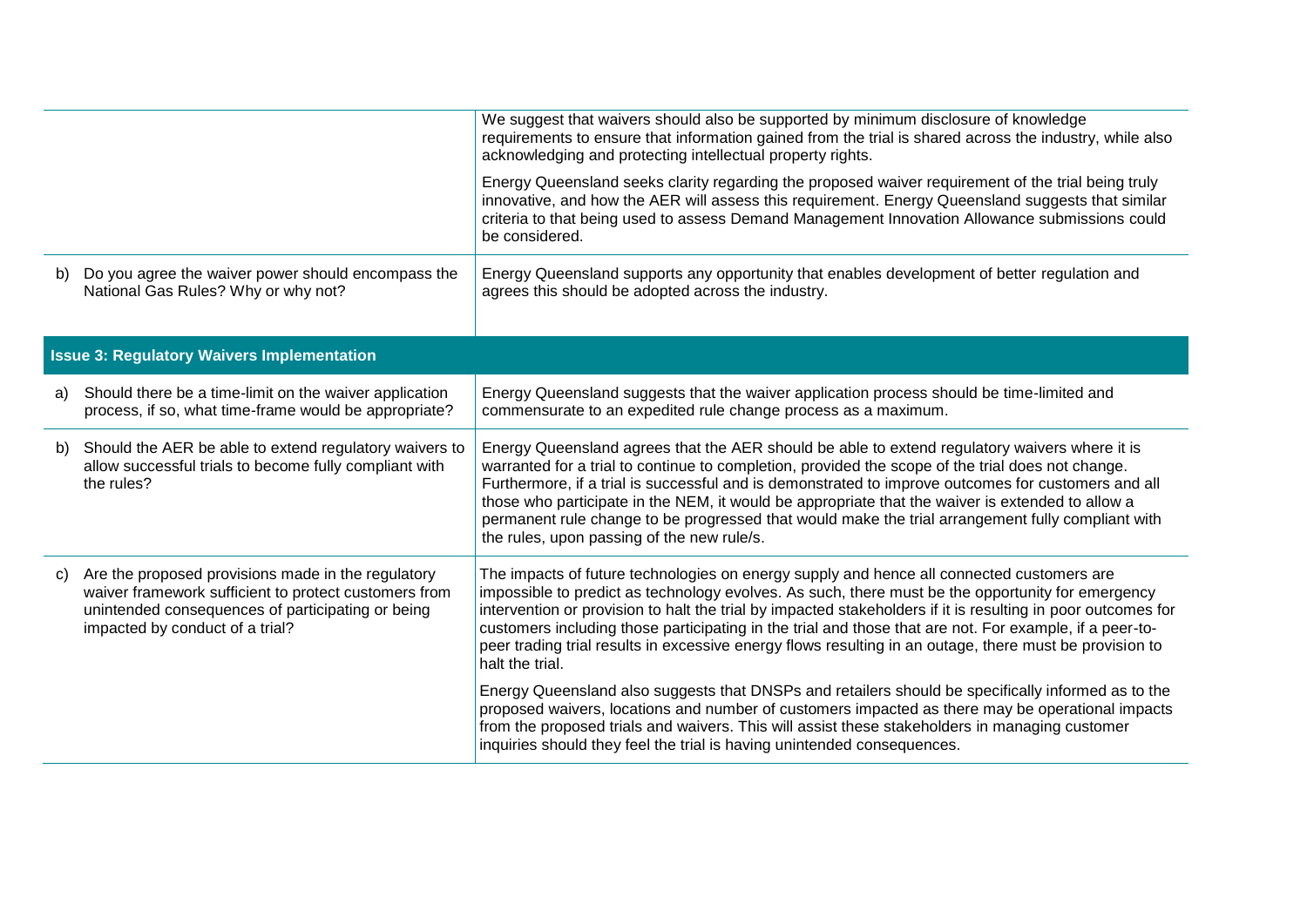| d)                                                                                                                                                   | Is the proposed process of stakeholder consultation<br>sufficient to allow market participants and consumers<br>and their representatives to fully engage with the AER<br>as part of the waiver application process? | Energy Queensland suggests that jurisdictional regulators, DNSPs and retailers should be explicitly<br>informed of waiver requests that are expected to impact on their operating environment.<br>Notwithstanding, we note that potential issues with intellectual property rights will need to be<br>addressed as part of this process.                                                                                                                                                                                 |  |  |
|------------------------------------------------------------------------------------------------------------------------------------------------------|----------------------------------------------------------------------------------------------------------------------------------------------------------------------------------------------------------------------|--------------------------------------------------------------------------------------------------------------------------------------------------------------------------------------------------------------------------------------------------------------------------------------------------------------------------------------------------------------------------------------------------------------------------------------------------------------------------------------------------------------------------|--|--|
|                                                                                                                                                      | <b>Issue 4: Trial rule making process</b>                                                                                                                                                                            |                                                                                                                                                                                                                                                                                                                                                                                                                                                                                                                          |  |  |
| a)                                                                                                                                                   | Is the proposed process necessary and appropriate for<br>a trial rule change?                                                                                                                                        | Energy Queensland agrees that the proposed process appears sufficient, provided that any potential<br>poor customer outcomes, safety, reliability or security of supply impacts are adequately addressed.<br>We also suggest that the process should have a feedback mechanism such that if at a later stage<br>poor customer outcomes, safety, reliability or security of supply impacts can result in the trial being<br>suspended unless the issues are addressed or terminated appropriately in an expedited manner. |  |  |
| b)                                                                                                                                                   | Should there be an opportunity to make submissions or<br>for other prospective participants to join the trial? Why<br>or why not?                                                                                    | Energy Queensland suggests there should be an opportunity for other participants to join the trial.<br>However, the acceptance or not should be at the discretion of the trial proponent. This is particularly<br>where the original trial proponent may be expending significant effort to recruit customers to<br>participate. It would be remiss not to provide the opportunity to develop as much knowledge as<br>possible, but this must be weighed against other participants obtaining an unfair advantage.       |  |  |
| <b>Issue 5: National Gas Rules</b>                                                                                                                   |                                                                                                                                                                                                                      |                                                                                                                                                                                                                                                                                                                                                                                                                                                                                                                          |  |  |
| Do you agree that the trial rule making process should<br>encompass the National Gas Rules? Why or why not?                                          |                                                                                                                                                                                                                      | Energy Queensland agrees that any opportunity that enables the development of better regulation<br>should be adopted across the industry.                                                                                                                                                                                                                                                                                                                                                                                |  |  |
| <b>Issue 6: Rule Making Tests</b>                                                                                                                    |                                                                                                                                                                                                                      |                                                                                                                                                                                                                                                                                                                                                                                                                                                                                                                          |  |  |
| Do you agree that the existing rule making tests are the<br>most appropriate test for trial rule changes? Why or why<br>not?                         |                                                                                                                                                                                                                      | Energy Queensland supports the existing rule making tests, with the ultimate test being that the trial<br>should be in the long-term interests of consumers.                                                                                                                                                                                                                                                                                                                                                             |  |  |
|                                                                                                                                                      | <b>Issue 7: Lodging a Trial Rule Change Proposal</b>                                                                                                                                                                 |                                                                                                                                                                                                                                                                                                                                                                                                                                                                                                                          |  |  |
| Do you agree with the Commission's draft recommendation<br>that any person should be able to submit a trial rule change<br>proposal? Why or why not? |                                                                                                                                                                                                                      | Energy Queensland agrees that any person should be able to submit a trial rule change proposal as<br>this maintains flexibility and timeliness. Notwithstanding, we suggest that preconditions are<br>implemented to prevent frivolous requests as noted in question 8 below.                                                                                                                                                                                                                                            |  |  |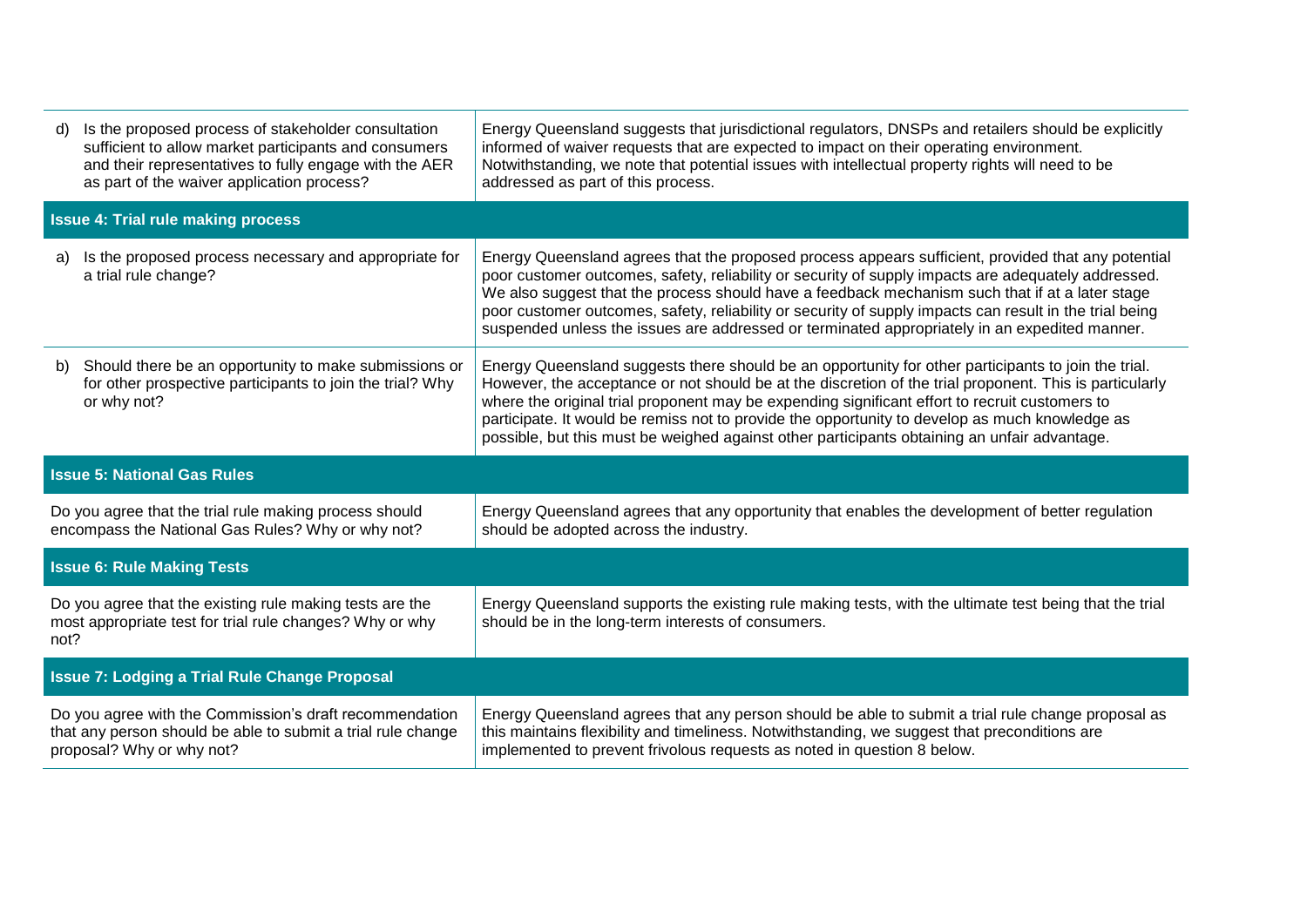| <b>Issue 8: Rule Lodgement Preconditions</b>                                                                                                                                                                                                                                                                                    |                                                                                                                                                                                                                                                                                                                                                                                                                                                                                                                                                                                                                   |  |  |  |
|---------------------------------------------------------------------------------------------------------------------------------------------------------------------------------------------------------------------------------------------------------------------------------------------------------------------------------|-------------------------------------------------------------------------------------------------------------------------------------------------------------------------------------------------------------------------------------------------------------------------------------------------------------------------------------------------------------------------------------------------------------------------------------------------------------------------------------------------------------------------------------------------------------------------------------------------------------------|--|--|--|
| Are the existing rule change request requirements<br>appropriate? Should additional requirements, such as<br>demonstrating that the trial cannot otherwise be carried out,<br>be met prior to a rule change process commencing?                                                                                                 | Energy Queensland agrees that the trial rule change request should demonstrate why the trial cannot<br>proceed without the rule to limit the rule change requests and to ensure that all avenues have been<br>explored prior to this stage.                                                                                                                                                                                                                                                                                                                                                                       |  |  |  |
| <b>Issue 9: Applicability of the Trial Rule Change Process</b>                                                                                                                                                                                                                                                                  |                                                                                                                                                                                                                                                                                                                                                                                                                                                                                                                                                                                                                   |  |  |  |
| Should the trial rule change process be restricted to a time<br>limited trial, where the trial has a reasonable prospect of<br>delivering a material benefit to consumers and where<br>consideration of a permanent rule change would otherwise<br>be hampered through inadequate information or experience?<br>Why or why not? | Energy Queensland agrees that the trial rule change process should be restricted to time-limited<br>trials. If a trial is not time-limited, it would not be a true trial, and would be seeking a permanent<br>change to the rules and should therefore proceed with a traditional rule change request.<br>Where the trial rule change provides benefits to consumers, extensions could be sought such that a<br>permanent rule change request process can be followed. This would enable the trial to continue in<br>parallel with the development of a permanent rule with the benefit of established knowledge. |  |  |  |
| <b>Issue 10: Trial Rule Scope</b>                                                                                                                                                                                                                                                                                               |                                                                                                                                                                                                                                                                                                                                                                                                                                                                                                                                                                                                                   |  |  |  |
| Should a trial rule be restricted to a particular participant in a<br>manner similar to participant derogations or should it be<br>accessible to other parties conducting similar trials? Does it<br>depend on the circumstances? Why or why not?                                                                               | To protect the intellectual property rights and limit the risk exposure to consumers of unintended<br>consequences, it would be appropriate to restrict the trial rule to a particular participant who initiated<br>the rule change request and provided the rationale. A determination could be made as to the<br>additional long-term value of any other participant using the rule change for a trial as opposed to<br>leveraging the knowledge gained.                                                                                                                                                        |  |  |  |
| <b>Issue 11: Information Requirements</b>                                                                                                                                                                                                                                                                                       |                                                                                                                                                                                                                                                                                                                                                                                                                                                                                                                                                                                                                   |  |  |  |
| What additional information requirements should attach to<br>the trial rule change process? Why?                                                                                                                                                                                                                                | Energy Queensland suggests that a trial rule change proposal should also include a process for trial<br>termination in the event of unforeseen circumstances, as well as a customer dispute resolution and<br>engagement mechanism.                                                                                                                                                                                                                                                                                                                                                                               |  |  |  |
| <b>Issue 12: Trial Rule Change Conditions</b>                                                                                                                                                                                                                                                                                   |                                                                                                                                                                                                                                                                                                                                                                                                                                                                                                                                                                                                                   |  |  |  |
| Should the AEMC have the ability to impose conditions on<br>the use of the trial rule and the trial proponent? Why or why<br>not?                                                                                                                                                                                               | To ensure that the rule is not utilised for any unintended consequences, Energy Queensland agrees<br>that the AEMC should have the ability to impose conditions throughout the trial process in the case<br>that there are adverse consumer consequences occurring.                                                                                                                                                                                                                                                                                                                                               |  |  |  |